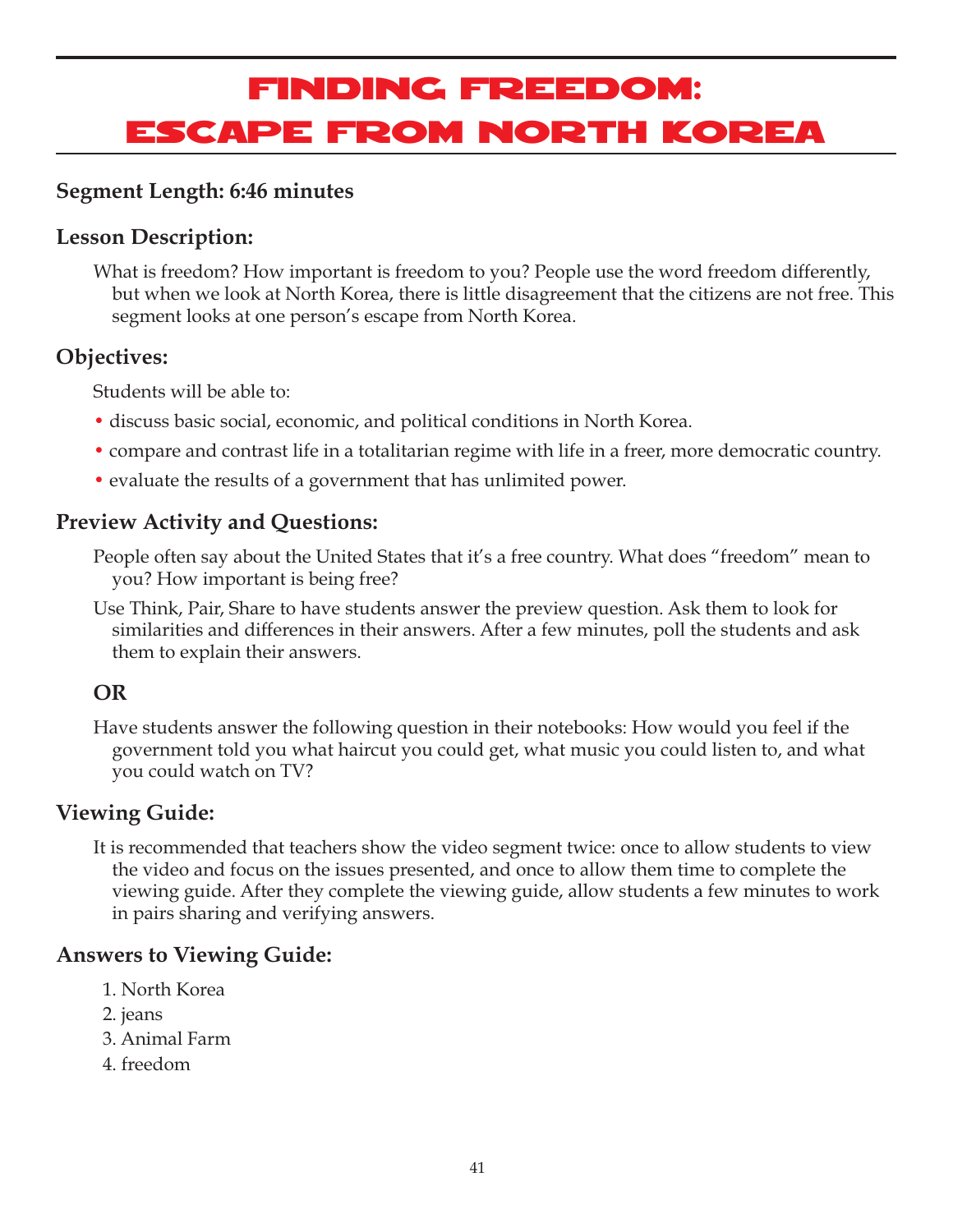### **Answers to Cloze Activity:**

Yeonmi Park was born in 1993 in Hyesan, North Korea, under one of the world's most repressive regimes and in the height of a nationwide famine.

State-controlled media was their only form of information, so she knew nothing of the outside world and was taught to hate the regime's enemies, especially the United States. North Korea was dark—electricity was rarely reliable—and cold. The distraction of hunger permeated almost every scene of her childhood. While Yeonmi's mother was away trying to secure the release of her husband, Yeonmi and her sister learned to survive on bugs and plants, nearly starving to death before their mother returned.

Yeonmi wrote that when she was seven or eight, she saw a pirated copy of the movie The Titanic. "It amazed me that it was a story that took place a hundred years ago. Those people living in 1912 had better technology than most North Koreans!"

Life changed for Yeonmi when she finally arrived in South Korea. She devoured books with great appetite, starting with translations of children's books, then biographies, and when she read George Orwell's 1984, she connected with it because it was as if Orwell knew where she was from and what she had been through. "I read to fill my mind and to block out the bad memories," Yeonmi wrote. "But I found that as I read more, my thoughts were getting deeper, my vision wider, and my emotions less shallow. The vocabulary in South Korea was so much richer than the one I had known, and when you have more words to describe the world, you increase your ability to think. In North Korea, the regime doesn't want you to think."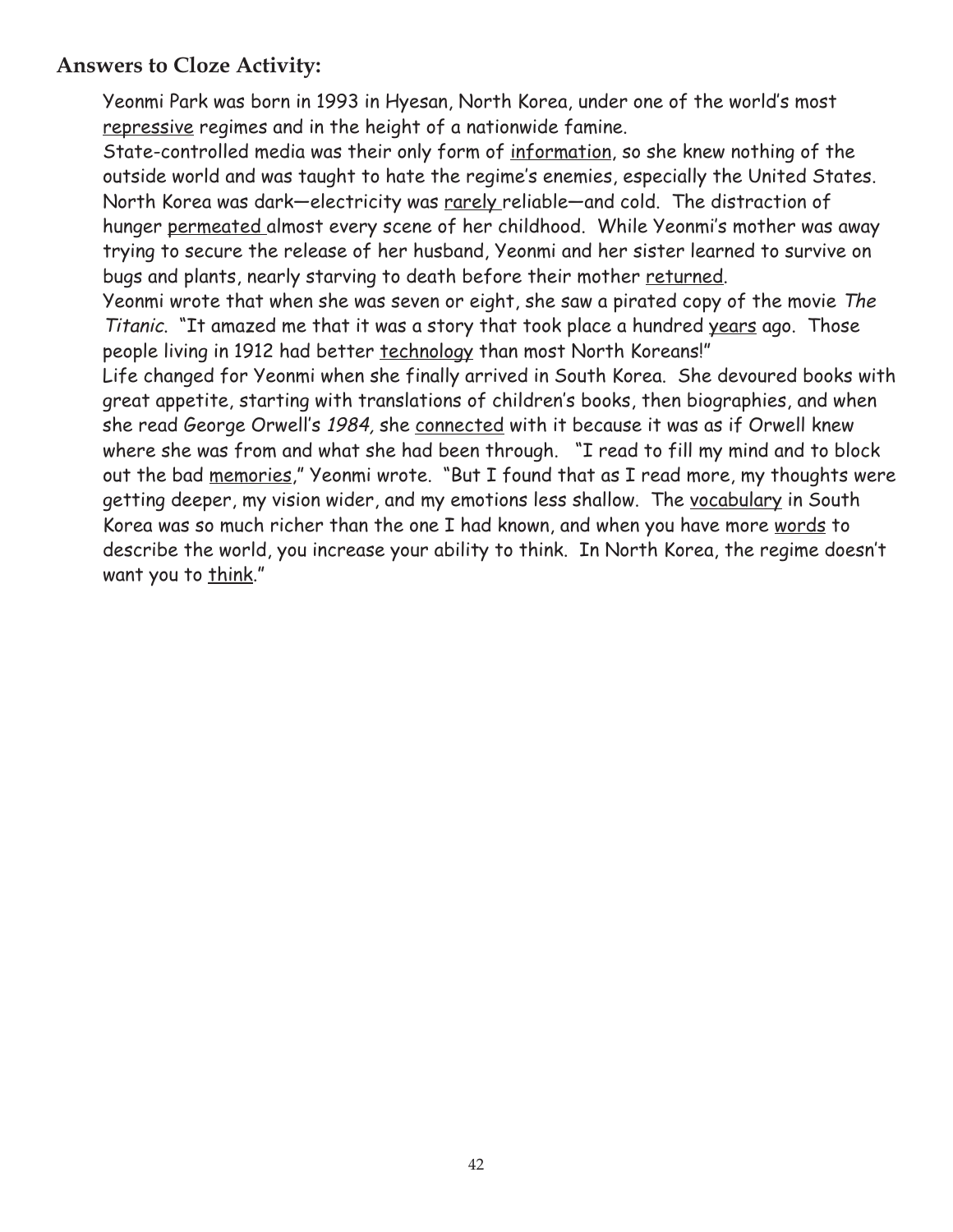| Name         |              | $\mathbf{L}$<br>Dalt |
|--------------|--------------|----------------------|
| <b>Class</b> | $\mathbf{D}$ | m.<br>hachor         |

# **Finding Freedom: Escape from North Korea Viewing Guide**

### **Directions: As you watch the video, fill in the blanks with the correct words.**

- 1. There are real victims in the world. Twenty-five million of them lived in a place that's called the worst place on Earth, talking about \_\_\_\_\_\_\_\_\_\_\_\_\_\_\_\_\_\_\_\_\_\_\_. No one but the dictator has any freedom. Thousands of people are tortured. People eat rodents to survive.
- 2. If you wear \_\_\_\_\_\_\_\_\_\_, you would get arrested for that.
- 3. And one day I picked up a book called \_\_\_\_\_\_\_\_\_\_\_\_ \_\_\_\_\_\_\_\_\_\_\_\_ and that changed my life. In that book I saw myself, I saw my grandmother, I saw my mother. And I could understand what had happened to me and what had happened to North Korea.
- 4. I went the very first day; I think it was Christmas Eve and I was amazed with the \_\_\_\_\_\_\_\_\_\_\_\_ . I can watch a movie making fun of Kim Jong-Un. Think about it. If I was in North Korea I would be executed.

### **Now, take a few moments to reflect on the video and answer the questions below:**

Why is North Korea often called "the worst place on Earth"? \_\_\_\_\_\_\_\_\_\_\_\_\_\_\_\_\_\_\_\_\_

At the end of the video, John Stossel asked Yeonmi Park if she would go through starving and being sold into sex slavery again. Yeonmi replied, "Yes, I would do that again to be free." Why do you think freedom is that important to her?

\_\_\_\_\_\_\_\_\_\_\_\_\_\_\_\_\_\_\_\_\_\_\_\_\_\_\_\_\_\_\_\_\_\_\_\_\_\_\_\_\_\_\_\_\_\_\_\_\_\_\_\_\_\_\_\_\_\_\_\_\_\_\_\_\_\_\_\_\_\_\_\_\_\_\_\_\_\_\_\_\_

\_\_\_\_\_\_\_\_\_\_\_\_\_\_\_\_\_\_\_\_\_\_\_\_\_\_\_\_\_\_\_\_\_\_\_\_\_\_\_\_\_\_\_\_\_\_\_\_\_\_\_\_\_\_\_\_\_\_\_\_\_\_\_\_\_\_\_\_\_\_\_\_\_\_\_\_\_\_\_\_\_

\_\_\_\_\_\_\_\_\_\_\_\_\_\_\_\_\_\_\_\_\_\_\_\_\_\_\_\_\_\_\_\_\_\_\_\_\_\_\_\_\_\_\_\_\_\_\_\_\_\_\_\_\_\_\_\_\_\_\_\_\_\_\_\_\_\_\_\_\_\_\_\_\_\_\_\_\_\_\_\_\_

\_\_\_\_\_\_\_\_\_\_\_\_\_\_\_\_\_\_\_\_\_\_\_\_\_\_\_\_\_\_\_\_\_\_\_\_\_\_\_\_\_\_\_\_\_\_\_\_\_\_\_\_\_\_\_\_\_\_\_\_\_\_\_\_\_\_\_\_\_\_\_\_\_\_\_\_\_\_\_\_\_

\_\_\_\_\_\_\_\_\_\_\_\_\_\_\_\_\_\_\_\_\_\_\_\_\_\_\_\_\_\_\_\_\_\_\_\_\_\_\_\_\_\_\_\_\_\_\_\_\_\_\_\_\_\_\_\_\_\_\_\_\_\_\_\_\_\_\_\_\_\_\_\_\_\_\_\_\_\_\_\_\_

\_\_\_\_\_\_\_\_\_\_\_\_\_\_\_\_\_\_\_\_\_\_\_\_\_\_\_\_\_\_\_\_\_\_\_\_\_\_\_\_\_\_\_\_\_\_\_\_\_\_\_\_\_\_\_\_\_\_\_\_\_\_\_\_\_\_\_\_\_\_\_\_\_\_\_\_\_\_\_\_\_

\_\_\_\_\_\_\_\_\_\_\_\_\_\_\_\_\_\_\_\_\_\_\_\_\_\_\_\_\_\_\_\_\_\_\_\_\_\_\_\_\_\_\_\_\_\_\_\_\_\_\_\_\_\_\_\_\_\_\_\_\_\_\_\_\_\_\_\_\_\_\_\_\_\_\_\_\_\_\_\_\_

\_\_\_\_\_\_\_\_\_\_\_\_\_\_\_\_\_\_\_\_\_\_\_\_\_\_\_\_\_\_\_\_\_\_\_\_\_\_\_\_\_\_\_\_\_\_\_\_\_\_\_\_\_\_\_\_\_\_\_\_\_\_\_\_\_\_\_\_\_\_\_\_\_\_\_\_\_\_\_\_\_

Why don't the citizens of North Korea overthrow their ruler? \_\_\_\_\_\_\_\_\_\_\_\_\_\_\_\_\_\_\_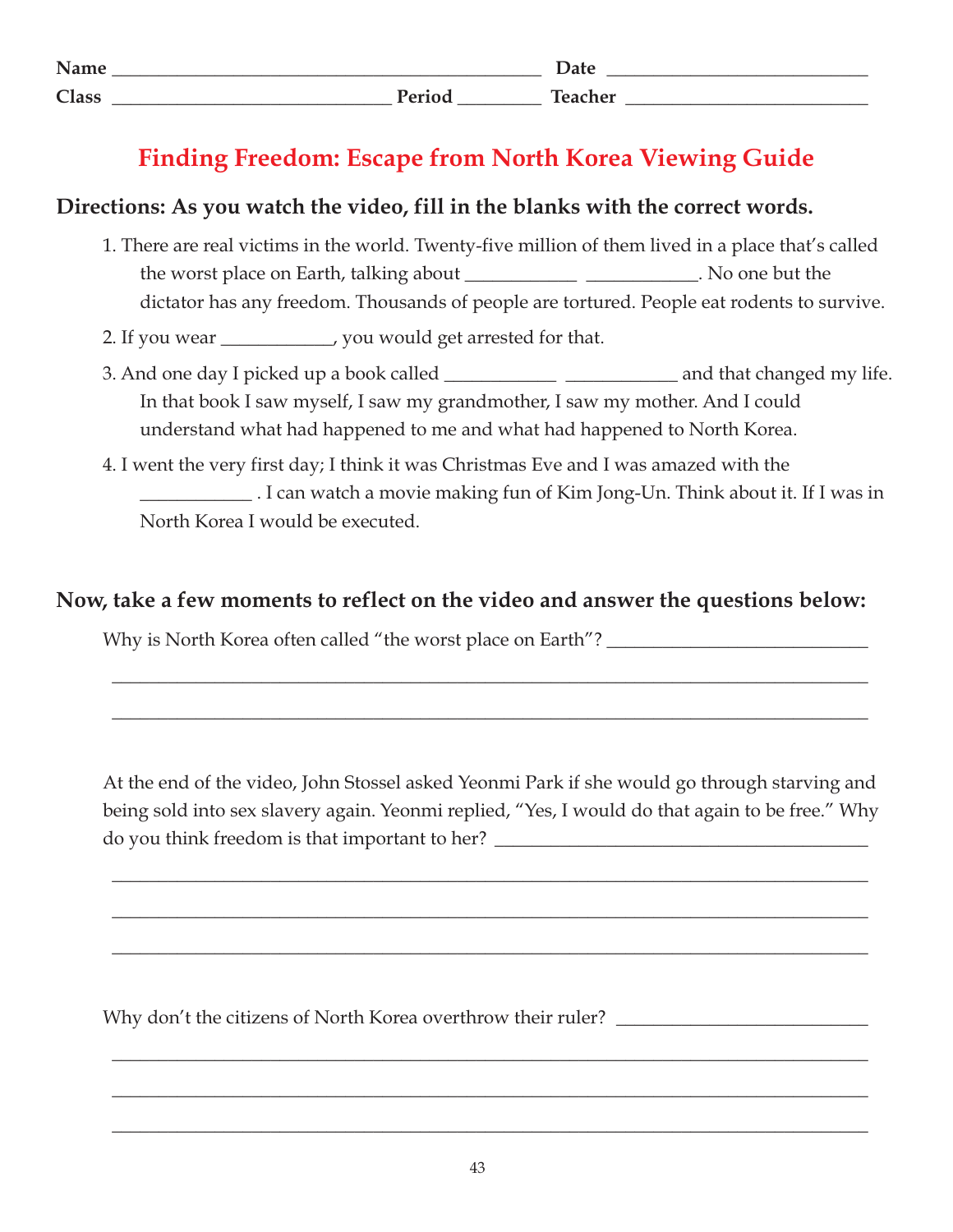### **Discussion and Analysis:**

- 1. What surprised you the most about this video?
- 2. What is life like in North Korea?
- 3. Why do the people in the video clips of North Korea seem happy?
- 4. What is freedom?
- 5. What type of government does North Korea have?
- 6. What is the role of government? If government is supposed to control the people, why do people complain about the North Korean rulers?
- 7. Why don't we ever hear of people defecting from our country?
- 8. In the beginning of the video, John Stossel said that twenty-five million people living in North Korea are victims. Victims of what?
- 9. If the people in North Korea are truly victims, why don't they rise up and overthrow their rulers?
- 10. Does changing technology make it easier or harder for dictators to control their people? Explain your answer.
- 11. Some people say that North Korea has little pollution compared to South Korea and other countries that have market economies. What might be some reasons for that?
- 12. Yeonmi Park wrote that citizens of North Korea have no access to the internet. But aren't there a lot of bad or inappropriate websites on the internet? In a way, isn't the government protecting its people?
- 13. Do you think there are people who are happy or at least content living in North Korea? Why?
- 14. Yeonmi Park said that the government tells people how their hair should look, what they can wear, watch, and listen to. Why is conformity so important? Why can't people make these decisions for themselves?
- 15. Some arguments found on the internet in favor of North Korea's government include: orderly society, little crime, no graffiti, no traffic jams, no selfies, people still talk to each other at the dinner table, star-lit skies with little light pollution, and no AIDS. Those all seem to be good features. Aren't they? Or are these features indicative of something wrong? Explain.
- 16. The North Korea that Yeonmi Park describes is a country in which most people are completely equal. Is anything wrong with that? Isn't the goal of government to make people equal?

### **Discuss These Lines from the Video:**

- 1. No one but the dictator has any freedom. Thousands of people are tortured. People eat rodents to survive. Some starve anyway. In winter, people freeze to death and nobody is allowed to leave.
- 2. What strikes me watching this is that you would think people really do love Kim Jong-un. The announcer's voice is so exuberant. The audience [reaction] suggest[s] that they do worship him.
- 3. I thought freedom meant to wear jeans or watching movies without getting arrested or executed, but freedom meant in South Korea you gotta think for yourself.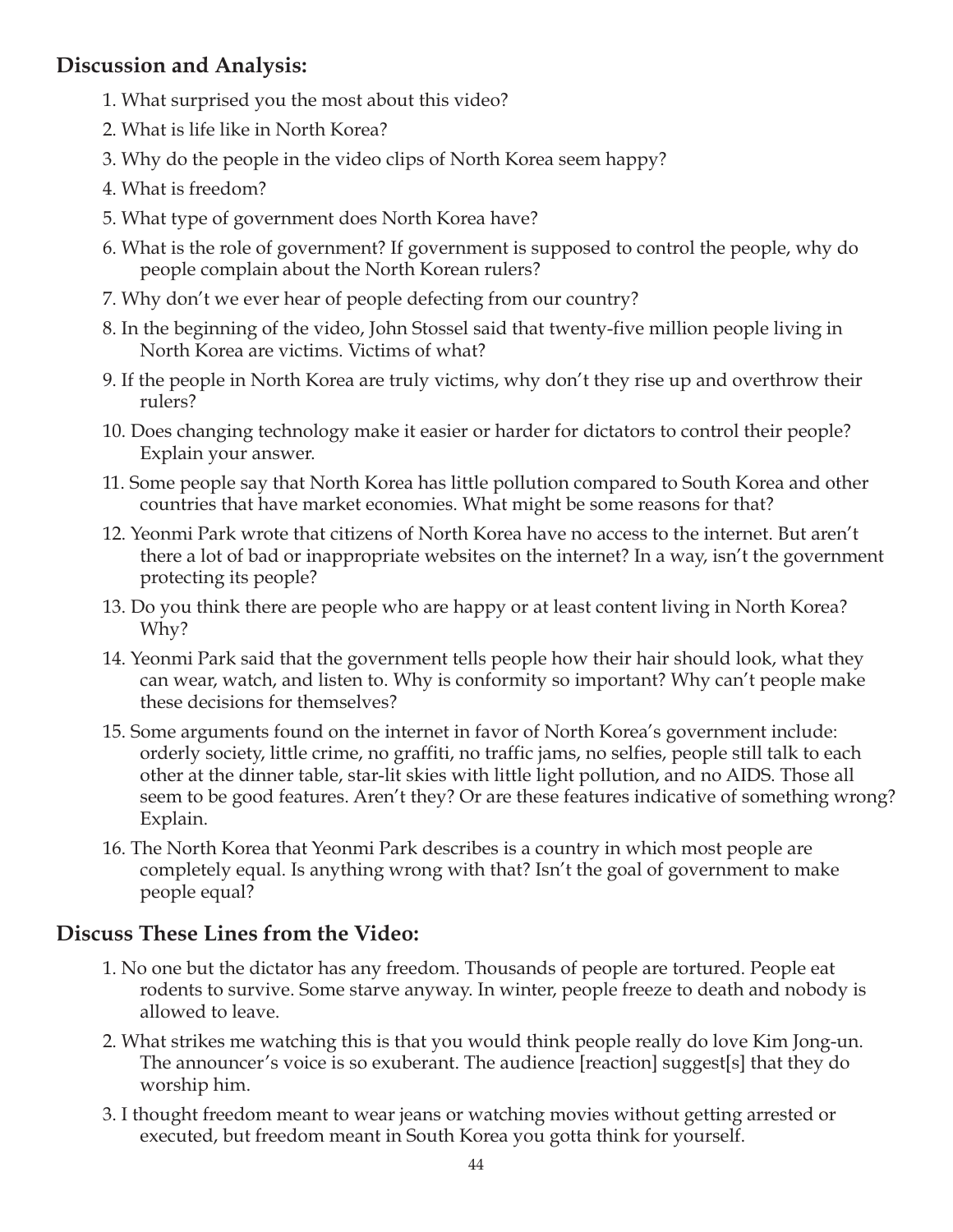4. One day I picked up a book called *Animal Farm* and that changed my life. In that book I saw myself, I saw my grandmother.... And I could understand what had happened to me and what had happened to North Korea.

### **Quotes for Discussion**

*North Korea is the only country in the world that executes people for making unauthorized international phone calls. North Koreans are being terrorized today. When I was 9 years old, I saw my friend's mother publicly executed. Her crime? Watching a Hollywood movie.*

#### **— Yeonmi Park**

*There's only one channel on TV. There's no Internet. We aren't free to move, sing, read, wear or think what we want.*

#### **— Yeonmi Park**

*Dictators cause the world's worst problems: all the collapsed states, and all the devastated economies. All the vapid cases of corruption, grand theft, and naked plunder of the treasury are caused by dictators, leaving in their wake trails of wanton destruction, horrendous carnage and human debris.*

#### **— George Ayittey**

*There is no easy walk to freedom anywhere, and many of us will have to pass through the valley of the shadow of death again and again before we reach the mountaintop of our desires.*

**— Nelson Mandela**

*Power tends to corrupt, and absolute power corrupts absolutely.*

**— Lord Acton**

*Unlimited power is apt to corrupt the minds of those who possess it.*

#### **— William Pitt**

*Capitalism has worked very well. Anyone who wants to move to North Korea is welcome.*

#### **— Bill Gates**

*The greatest threat to the security of the people of North Korea comes from the government of North Korea.*

#### **— Ari Fleischer**

*One of the ways the North Korea regime has kept power is by keeping its people ignorant of the living standards in the outside world. That's the underlying lie that supports the regime—not that their country is 'normal' but that they are better off.*

#### **— Barbara Demick**

*If the freedom of speech is taken away then dumb and silent we may be led, like sheep to the slaughter.* **— George Washington**

*All of North Korea is a jail.*

#### **— Kim Young-sam**

*We hold these truths to be self-evident: that all men are created equal; that they are endowed by their Creator with certain unalienable rights; that among these are life, liberty, and the pursuit of happiness.*

### **— Thomas Jefferson**

*Between stimulus and response there is a space. In that space is our power to choose our response. In our response lies our growth and our freedom.*

#### **— Viktor E. Frankl**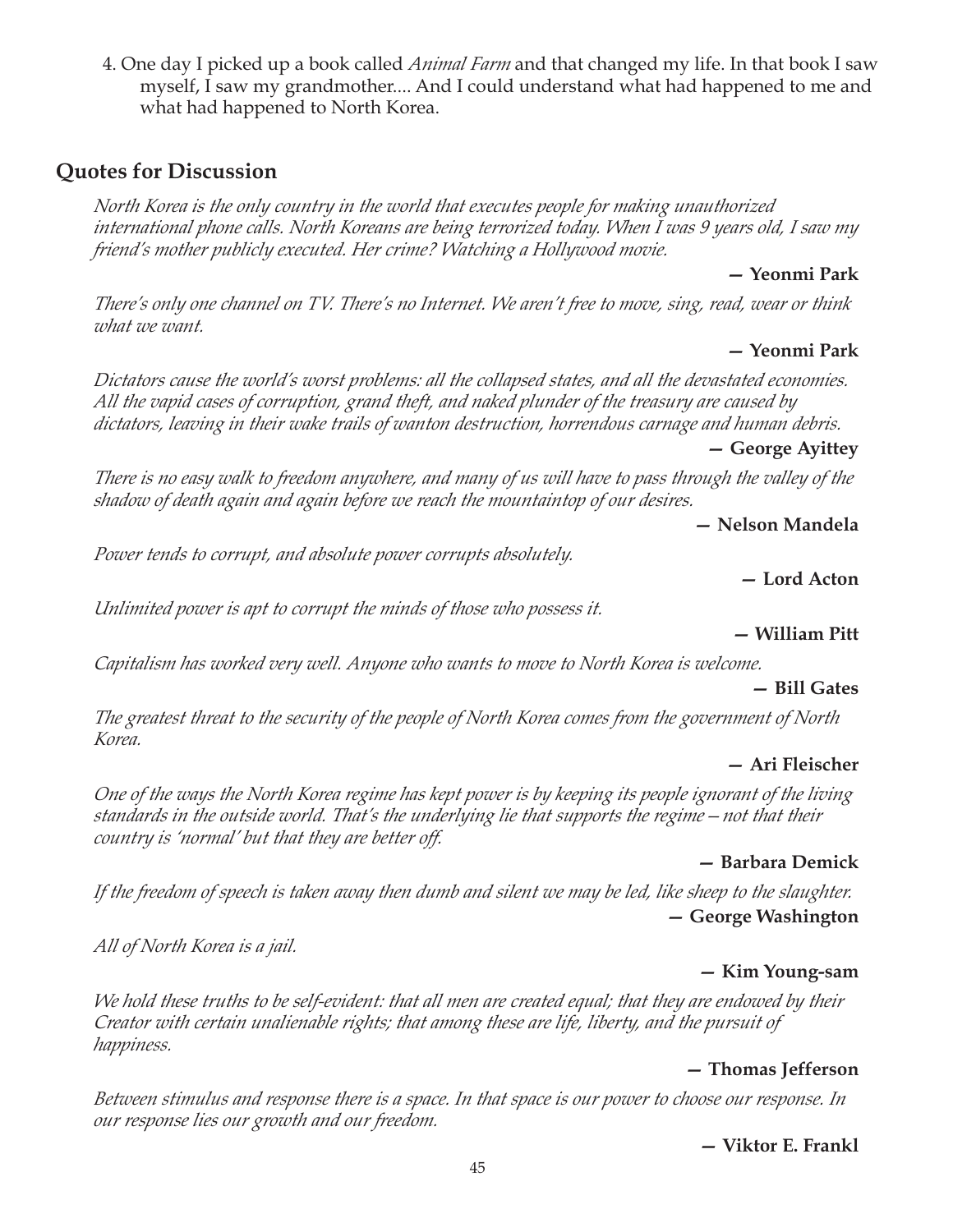*It is difficult to free fools from the chains they revere.*

**— Voltaire**

*I know not what others may choose but, as for me, give me liberty or give me death.*

#### **— Patrick Henry**

*North Korea is not an undeveloped country; it is a country that has fallen out of the developed world.* **— Barbara Demick**

*Is freedom anything else than the right to live as we wish? Nothing else.*

#### **— Epictetus**

*The inherent vice of capitalism is the unequal sharing of the blessings. The inherent blessing of socialism is the equal sharing of misery.*

### **— Winston Churchill**

### **Activities:**

- 1. Have students complete the Cloze activity on page 50 in class or for homework.
- 2. View the video "The Importance of Institutions" (5:00 minutes) as a follow-up. http://www.mruniversity.com/courses/development-economics/importance-institutions-brief
- 3. Distribute individual quotes from the Quotes for Discussion section to pairs of students. Have the students discuss the meaning of the quote and write the meaning on the back of the quote. Collect the quotes and the students' explanations as an exit ticket.
- 4. Some people say that history is best told in stories of the people who live through it. Research a North Korean defector and write about his or her experiences.
- 5. Have the class conduct a Flash Drives for Freedom drive in your school or community. After flash drives are donated to the organization, the drives are reformatted and then loaded with films and e-books from the outside world. The flash drives are then smuggled into North Korea.

http://flashdrivesforfreedom.org/

- 6. Research and prepare a slideshow comparing North and South Korea. (See link in the Resources section for help in preparing a slideshow.)
- 7. Research and write a biography of Kim Jong-un, his father Kim Jong-il, or his grandfather Kim Il-sung. (See links in the Resources section for help in writing a biography.)
- 8. Write an essay that compares and contrasts North and South Korea. (See links in the Resources section for help in writing comparative essays.)
- 9. Research North Korea and write a persuasive essay in favor of or opposed to the government in North Korea. (See links in the Resources section for help in writing persuasive essays.)
- 10. Read the Human Rights Watch World Report 2016 on North Korea and summarize each subsection.

https://www.hrw.org/world-report/2016/country-chapters/north-korea

11. Look at the Human Rights Foundation website. What are the goals of the organization? What does it do? What has it done on behalf of North Koreans? Report your findings to the class.

https://humanrightsfoundation.org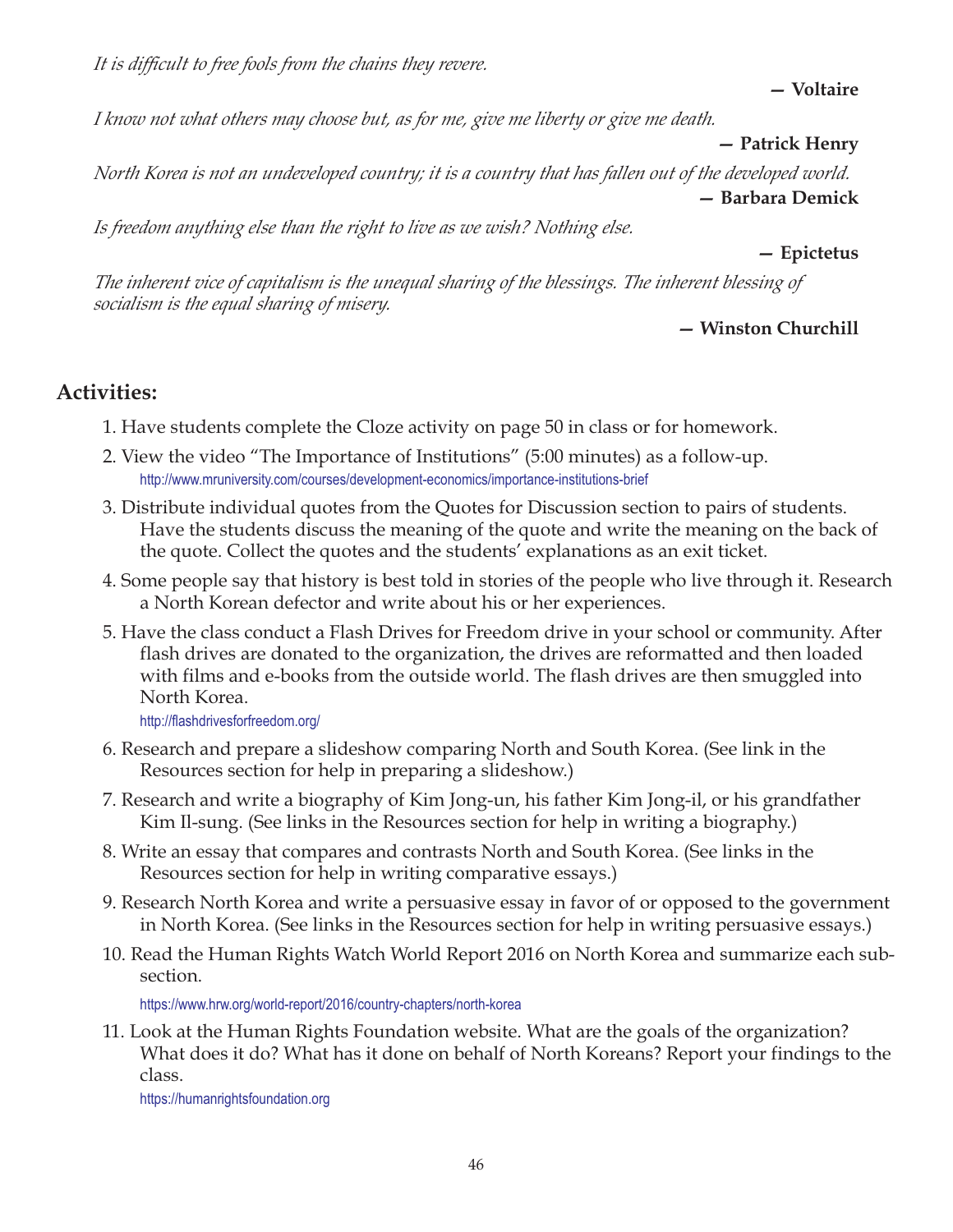- 12. Create a travel brochure for North Korea. (See links in the Resources section for help in producing a travel brochure.)
- 13. Read one of the articles in the Resources section and either write a summary of it or take Cornell Notes as you read the article. (See links in the Resources section for help in taking Cornell Notes.)
- 14. Watch one of the videos in the Resources section and write a summary of it.
- 15. Read one of the books in the Resources section and write a book report. (See link in the Resources section for help in writing a book report.)
- 16. Write a tweet, poem, or song about North Korea or about a North Korean defector.

### **Resources:**

### **Guides**

Think, Pair, Share

- A brief explanation of the Think, Pair, Share instructional strategy, with examples: http://www.readingquest.org/strat/tps.html
- A video explanation of Think, Pair, Share: https://www.teachingchannel.org/videos/think-pair-share-lesson-idea

#### How to write a biography:

http://www.infoplease.com/homework/wsbiography.html http://homeworktips.about.com/od/biography/a/bio.htm

- How to write a book report: http://www.infoplease.com/homework/wsbookreporths.html
- How to write a compare/contrast essay: https://www.sbcc.edu/clrc/files/wl/downloads/WritingaCompareContrastEssay.pdf

#### How to write a persuasive essay:

https://www.scribendi.com/advice/how\_to\_write\_a\_persuasive\_essay.en.html http://www.infoplease.com/homework/writingskills7.html

#### How to produce a travel brochure:

http://www.ehow.com/how\_5886217\_make-travel-brochure-school-project.html https://www.youtube.com/watch?v=9x5xFqLPrKQ

#### For a clear, simple explanation of the Cornell note-taking system:

http://coe.jmu.edu/learningtoolbox/cornellnotes.html

http://www.bucks.edu/~specpop/Cornl-ex.htm

#### Preparing effective slideshow presentations:

http://www.slideshare.net/satyajeet\_02/how-to-make-effective-presentation

https://support.office.com/en-us/article/Tips-for-creating-and-delivering-an-effective-presentation-f43156b0-20d2-4c51-8345- 0c337cefb88b

http://smallbiztrends.com/2016/07/effective-powerpoint-presentations.html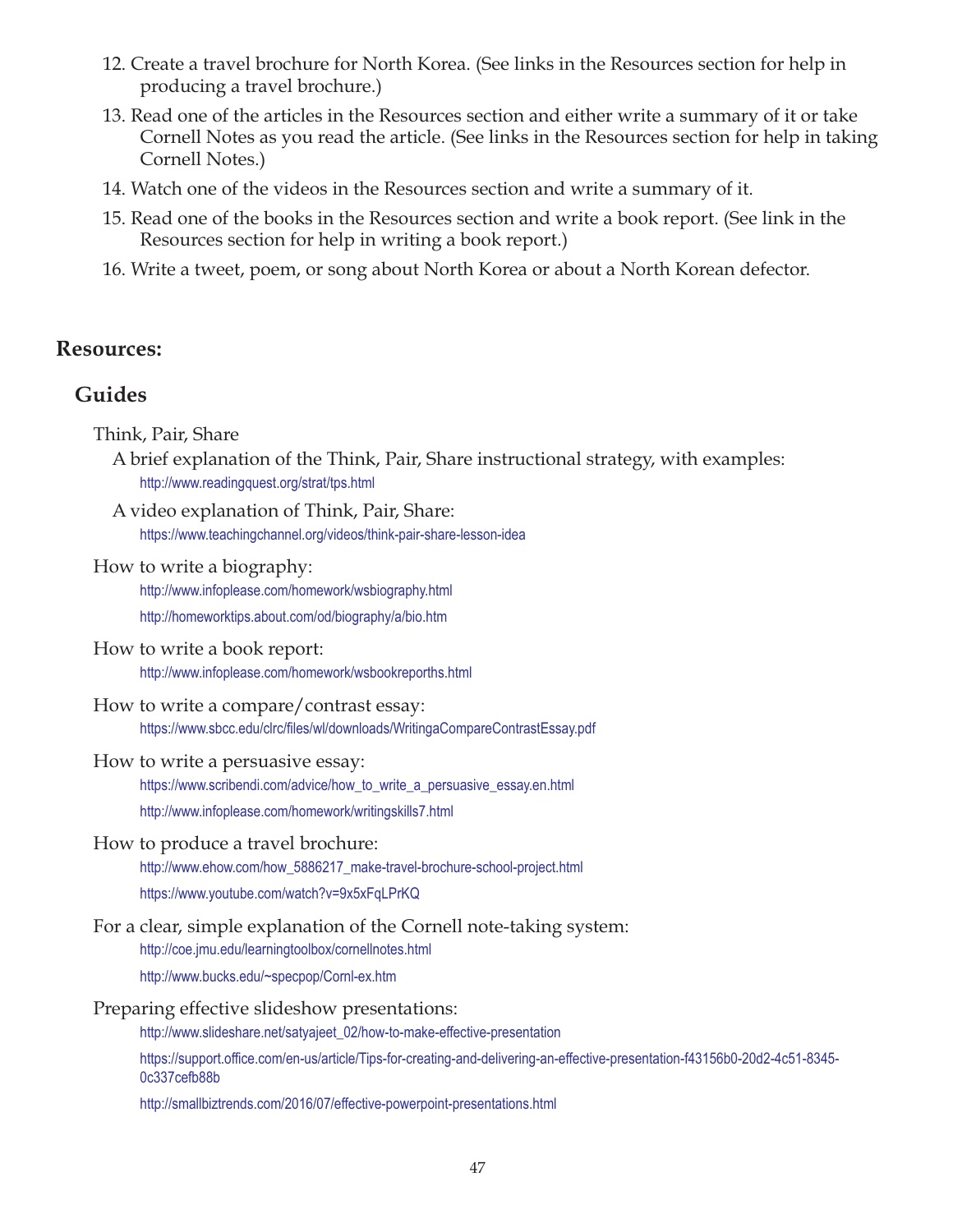### **Articles**

- Connection Denied: Restrictions on Mobile Phones and Outside Information in North Korea http://www.amnestyusa.org/research/reports/connection-denied-restrictions-on-mobile-phones-and-outside-information-in-north-korea
- "Escape From North Korea" by Tom O'Neill http://ngm.nationalgeographic.com/2009/02/north-korea/oneill-text
- "Flashdrives for freedom? 20,000 USBs to be smuggled into North Korea" by Jack Hands http://www.theguardian.com/world/2016/mar/22/flashdrives-for-freedom-north-korea-20000-usb-sticks?CMP=twt\_gu
- "North Korea Human Rights"

http://www.amnestyusa.org/our-work/countries/asia-and-the-pacific/north-korea

- "The Plot to Free North Korea With Smuggled Episodes of 'Friends'" by Andy Greenberg https://www.wired.com/2015/03/north-korea/
- "U.S. Soldiers Defy North Korean Propaganda by Teaching Defectors English" by Choe Sang-Hun

http://www.nytimes.com/2016/04/28/world/asia/north-korea-defectors-learn-english.html?rref=collection%2Ftimestopic%2FNorth%20 [Korea&action=click&contentCollection=world&region=stream&module=stream\\_unit&version=latest&contentPlacement=4&pgtype=collection&\\_r=0](http://www.nytimes.com/2016/04/28/world/asia/north-korea-defectors-learn-english.html?rref=collection%2Ftimestopic%2FNorth%20Korea&action=click&contentCollection=world®ion=stream&module=stream_unit&version=latest&contentPlacement=4&pgtype=collection&_r=0)

### **Books**

#### *Animal Farm* by George Orwell

*Anthem* by Ayn Rand

*The Aquariums of Pyongyang: Ten Years in the North Korean Gulag* by Kang Chol-hwan and Pierre Rigoulot

*Dear Leader: My Escape from North Korea* by Jang Jin-sung

*Dear Reader: The Unauthorized Autobiography of Kim Jong* by Michael Malice

*Escape from Camp 14: One Man's Remarkable Odyssey from North Korea to Freedom in the West* by Blaine Harden

*The Girl with Seven Names* by Hyeonseo Lee

*In Order to Live: A North Korean Girl's Journey to Freedom* by Yeonmi Park

*Nothing to Envy: Ordinary Lives in North Korea* by Barbara Demick

*The Real North Korea: Life and Politics in the Failed Stalinist Utopia* by Andrei Lankov

*A Thousand Miles to Freedom: My Escape from North Korea* by Eunsun Kim

*Under the Same Sky: From Starvation in North Korea to Salvation in America* by Joseph Kim

### **Websites**

Amnesty International https://www.amnesty.org/en/

Democratic People's Republic of Korea http://www.korea-dpr.com/

Flash Drives for Freedom http://flashdrivesforfreedom.org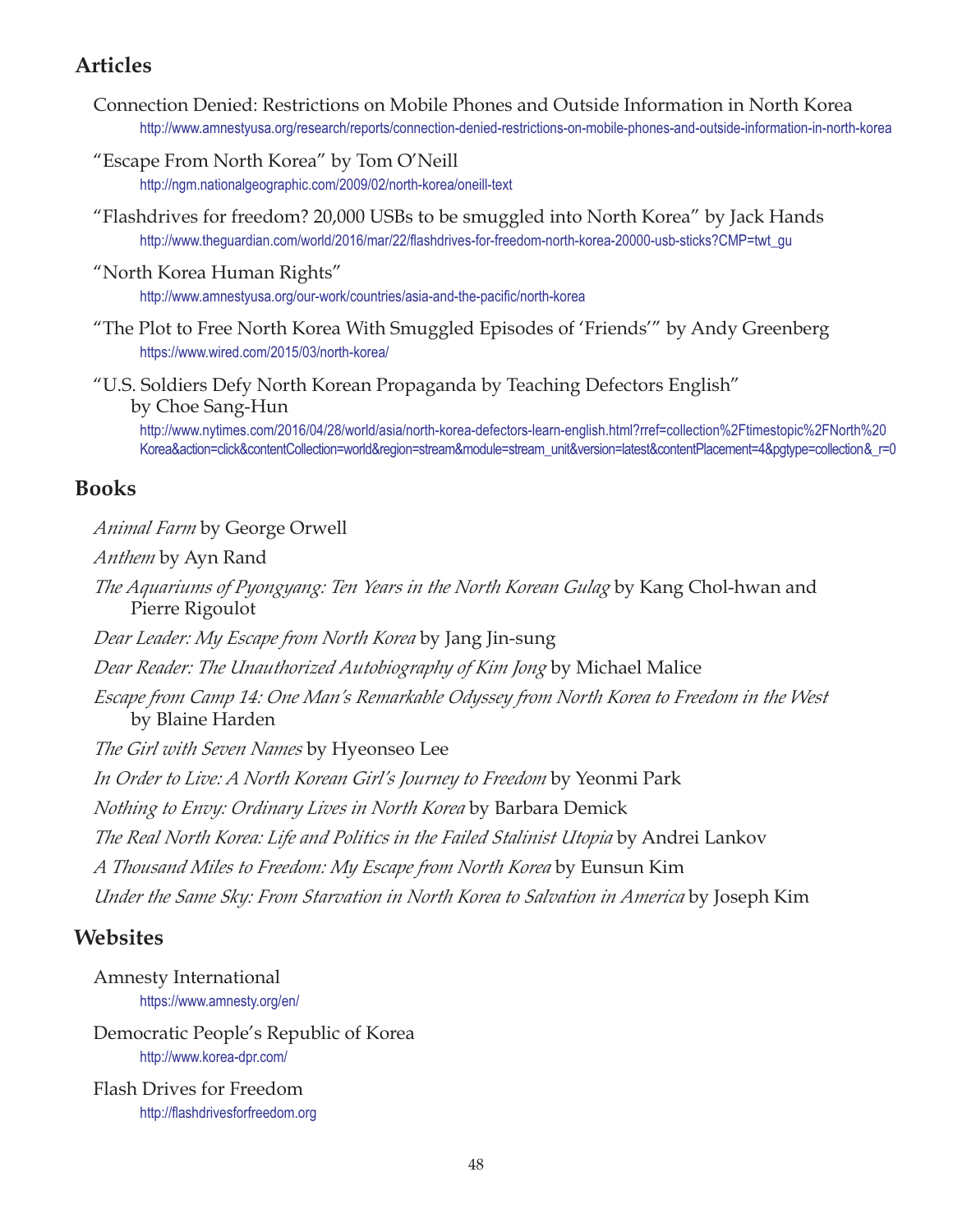### Human Rights Foundation

https://humanrightsfoundation.org

#### Human Rights Watch: North Korea https://www.hrw.org/asia/north-korea

Human Rights Watch World Report 2016 https://www.hrw.org/world-report/2016/country-chapters/north-korea

#### Liberty in North Korea http://www.libertyinnorthkorea.org/

### **Videos**

- 10 Days in North Korea https://www.youtube.com/watch?v=5xs--To414I
- The Courageous Speech of Yeonmi Park · One Young World Summit Dublin 2014 https://www.youtube.com/watch?v=Fr19P0JemKg

The Importance of Institutions http://www.mruniversity.com/courses/development-economics/importance-institutions-brief

# **Related Lesson Plans**

- I'm Watching You 24/7 http://www.thirteen.org/edonline/wideangle/lessonplans/imwatching/
- A Tale of Two Heavens: Escaping North Korea—PBS Learning Media Lesson Plan http://www.pbslearningmedia.org/resource/wa10.socst.global.conn.lpcrosheav/a-tale-of-two-heavens-escaping-north-korea/